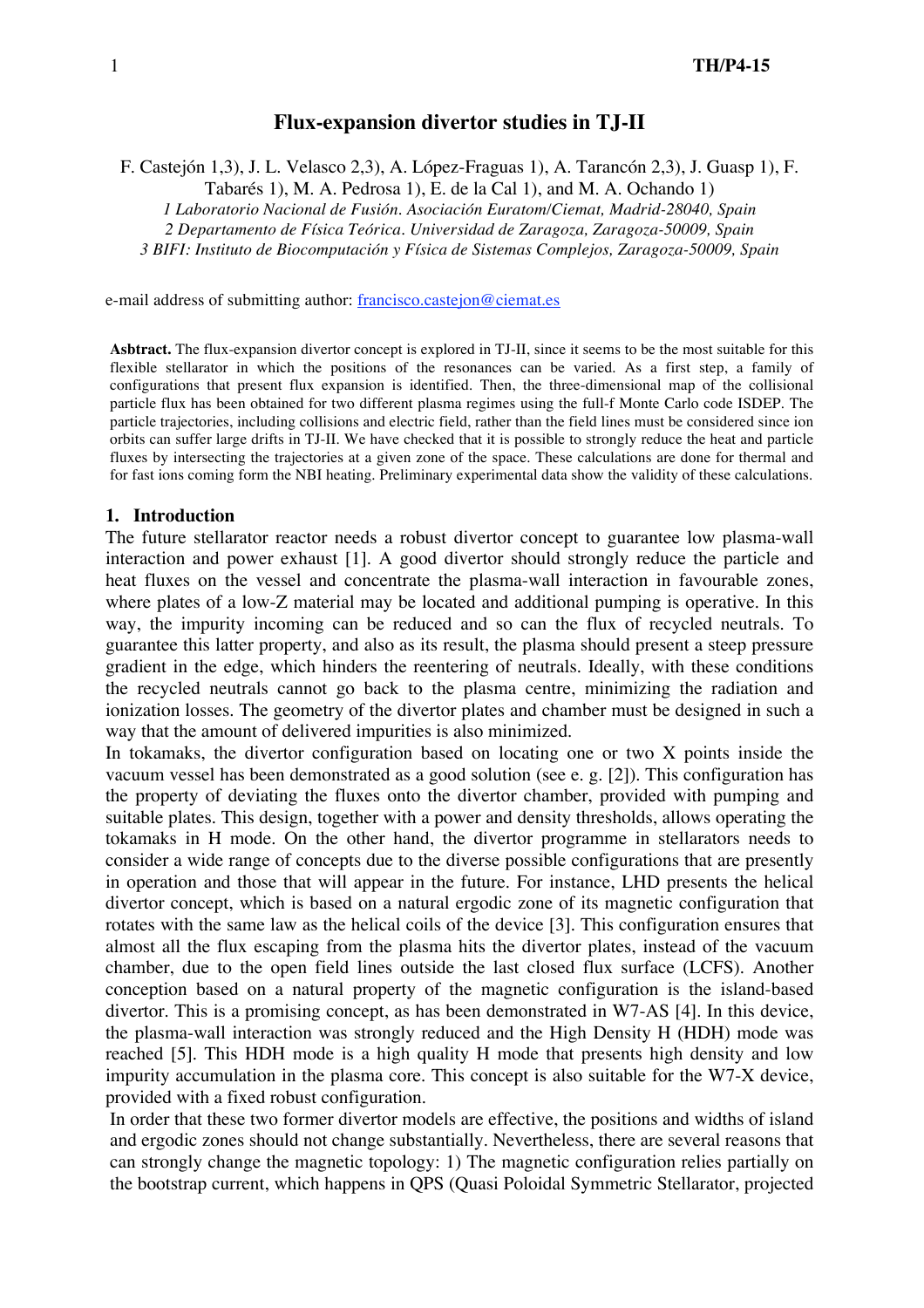in Oak-Ridge, see for instance [6]) and NCSX (National Compact Stellarator Experiment, see e. g. [7], projected in Princeton). 2) The devices that present high flexibility in their rotational transform values, like TJ-II [8], will also produce a wide range of magnetic configurations. In those cases, the flux expansion concept [9] could be a good candidate for the divertor. This concept is based on intercepting the particle and energy fluxes with plates in an ergodic area of the plasma where the magnetic lines are well separated, so that the power flux onto the plates is small enough. The large flux expansion should also guarantee that the neutrals entering the plasma have to perform a large path, thus diminishing the probability of going into the device core. 3) An increase of plasma pressure or a modification of the collisionality can change the equilibrium and create magnetic islands and ergodic areas in the plasma edge, strongly modifying the edge topology and the divertor structure, as has been shown in LHD experiments [10].

There is no canonical definition of flux expansion, so we introduce one in order to quantify the effect:  $F(\phi, \theta) = (d\rho/dr)^{-1}$ .  $\rho = (\psi/\psi_0)^{1/2}$  is the normalized radial coordinate,  $\psi$  and  $\psi_0$  $F(t, 0) = (t_0)^{1/2} (t_0)^{1/2} (t_0)^{-1}$ are the magnetic toroidal fluxes through the local and the last closed magnetic surfaces, and r is the distance to the magnetic axis. This definition is appropriated only for nested flux surfaces, while for ergodic zones or magnetic islands it is possible to generalize it to:  $F(\phi,\theta) = (\psi_0)^{1/2} (d(\psi)^{1/2}/dr)^{-1}$  where  $\psi$  is now the local magnetic flux. There is no experience on the performance of this kind of divertor, so it is important to explore its properties before

mode was not only reached at JET by a usual X-point divertor, but also by locating the X<br>maint outside the vecuum aboutles (see [111]. This transforms the diverter earlier water into a assessing its utility in a stellarator reactor. Nevertheless, it has been recently pointed that H point outside the vacuum chamber (see [11]). This transforms the divertor configuration into a limiter with flux expansion. These results have shown that the flux expansion divertor can accomplish the same functions as a conventional one. Moreover, in the JET case, this way of operation increases the plasma volume and, hence, improves the confinement. This is a first indication that a divertor based on the same properties could also work for stellarators.

This paper is organized as follows: ISDEP code and the characteristics of the two simulated plasmas are shown in Section 2. Section 3 is devoted to the description of plasma-wall issues in TJ-II. The selected configuration is described in Section 4 and the position of the divertor plates and the results for thermal and fast ions are shown in Section 5. Section 6 shows the preliminary experimental results and the conclusions and future work come in Section 7.

## **2. The ISDEP code and the plasma characteristics.**

Previous calculations performed to explore the flux expansion divertor in NCSX [9] followed magnetic field line trajectories including a diffusion coefficient of about  $1 \text{ m}^2\text{s}^{-1}$ , of the order of the experimental one. This approach is valid for devices where the particle trajectories do not separate very much from the field lines, which is not fulfilled in TJ-II, where large drifts appears, and the particle trajectories must be followed to estimate the fluxes. This task is done with ISDEP (Integrator of Stochastic Differential Equations in Plasmas) [12], a Monte Carlo code that follows ion guiding-centre trajectories considering the electrostatic potential profile and ion-ion as well as ion-electron Coulomb collisions [13]. The advantage of this calculation is that no assumptions on the diffusive nature of transport and on the size of the orbits are necessary. In the customary neoclassical estimations, these assumptions are mandatory and the orbit size must be small in order that the usual methods work properly. Furthermore, since we do not need to take averages on the magnetic surfaces, a three-dimensional map of the fluxes is obtained, which is crucial for the divertor studies in the full 3D stellarators. This code has been used in the present work to study the ion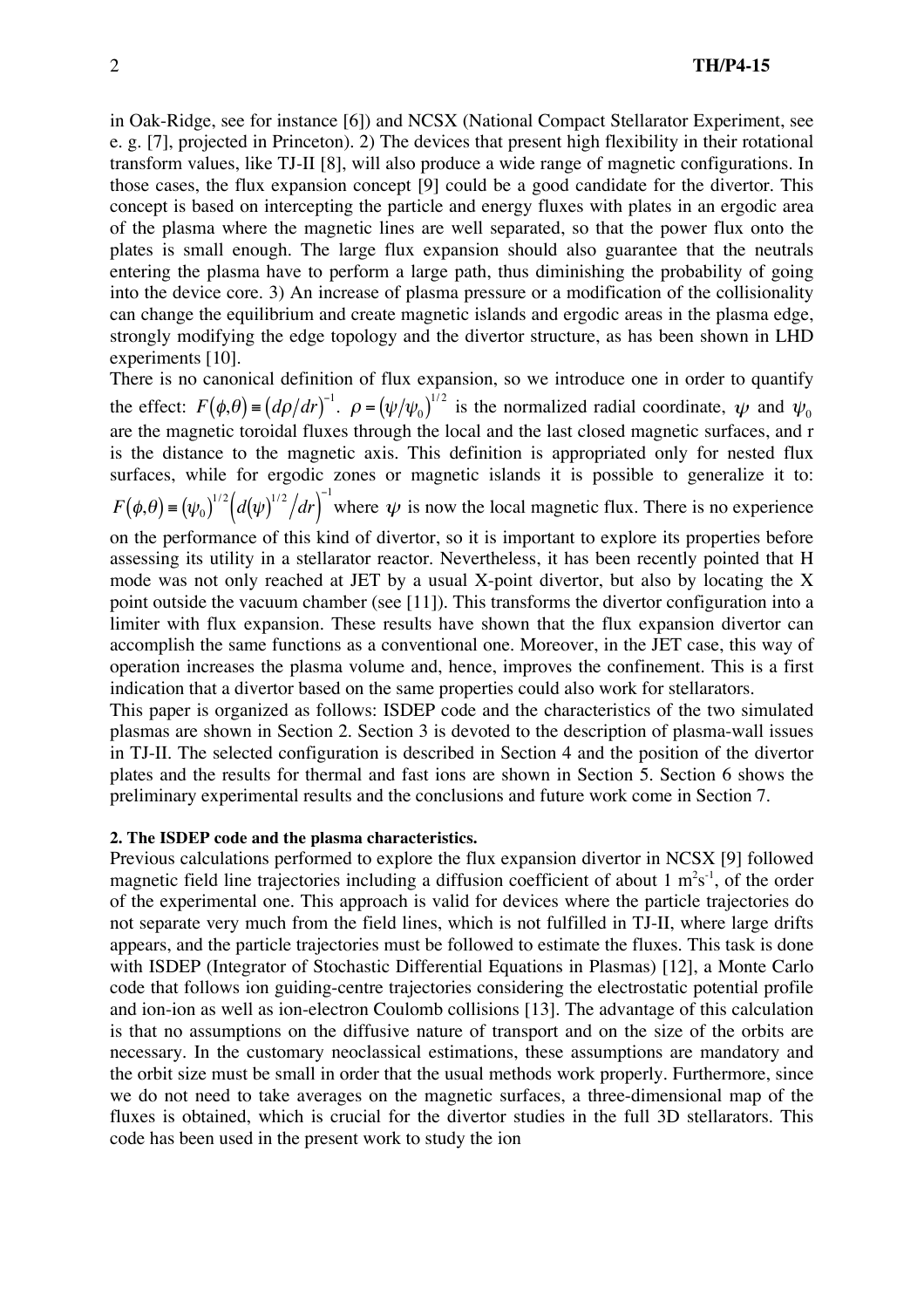collisional flux properties in the chosen magnetic configuration and various plasma regimes. Obviously, the quantitative results will depend on the plasma characteristics, namely the collisionality and the electrostatic potential. Nevertheless, we expect our results on the divertor hold in a wide range of plasma parameters, especially in the high density regime, since the divertor must work mainly in these conditions. In order to check this, two characteristic plasma regimes have been chosen in this work. The plasma profiles are shown in Figure 1 as a function of the effective radius. The plasma parameters used in our simulations are taken similar to those obtained experimentally in the two former regimes. The density and electron temperature are obtained from Thomson-Scattering measurements (the error bars are not plotted in these smoothed profiles, but they are of the order of 10% for the electron temperature and 5% for the density). The ion temperature profiles are taken from CX-NPA diagnostic [14], in shot to shot experiments. The typical error bars for these measurements are about 10%. Finally, the electrostatic potential comes from HIBP measurements. In green, we show a low density, low collisional ECRH (electron cyclotron resonance heating) plasma. It is characterized by a positive electric field in the core, according to the electron root confinement. The ion temperature profile is almost flat within the error bars [15], and that of the electron temperature is peaked. The density profile is hollow, due to the ECRH-induced pump-out. This



Figure 2. Calculated ion impacts on the TJ-II walls (top view). The groove and the steps of the chamber suffer the largest fraction of the flux.



temperatures, and electrostatic potential profiles used for the simulations. The red ones correspond to an NBI plasma and the green ones to an ECRH plasma.

ECRH case corresponds to an intermediate plasma density and the electrostatic potential is nonmonotonic: it shows a transition from the electron root (positive electric field) in the centre of the device to the ion root (negative electric field) in the edge. Therefore, the electrostatic potential presents a minimum at  $\rho \approx$ 0.6, which implies that the ions tend to accumulate close to this zone. In red, we plot an NBI (neutral beam injection) plasma. The density is high and the electron temperature is lower than in the ECRH plasma, with parabolic profiles, as in [16]. In this case, the ion temperature is not flat and presents steeper gradient than in the ECRH case. The potential is negative, corresponding to the ion root, and monotonic (except in the centre) and negative. Not surprisingly, this potential tends to enhance the ion confinement, which will have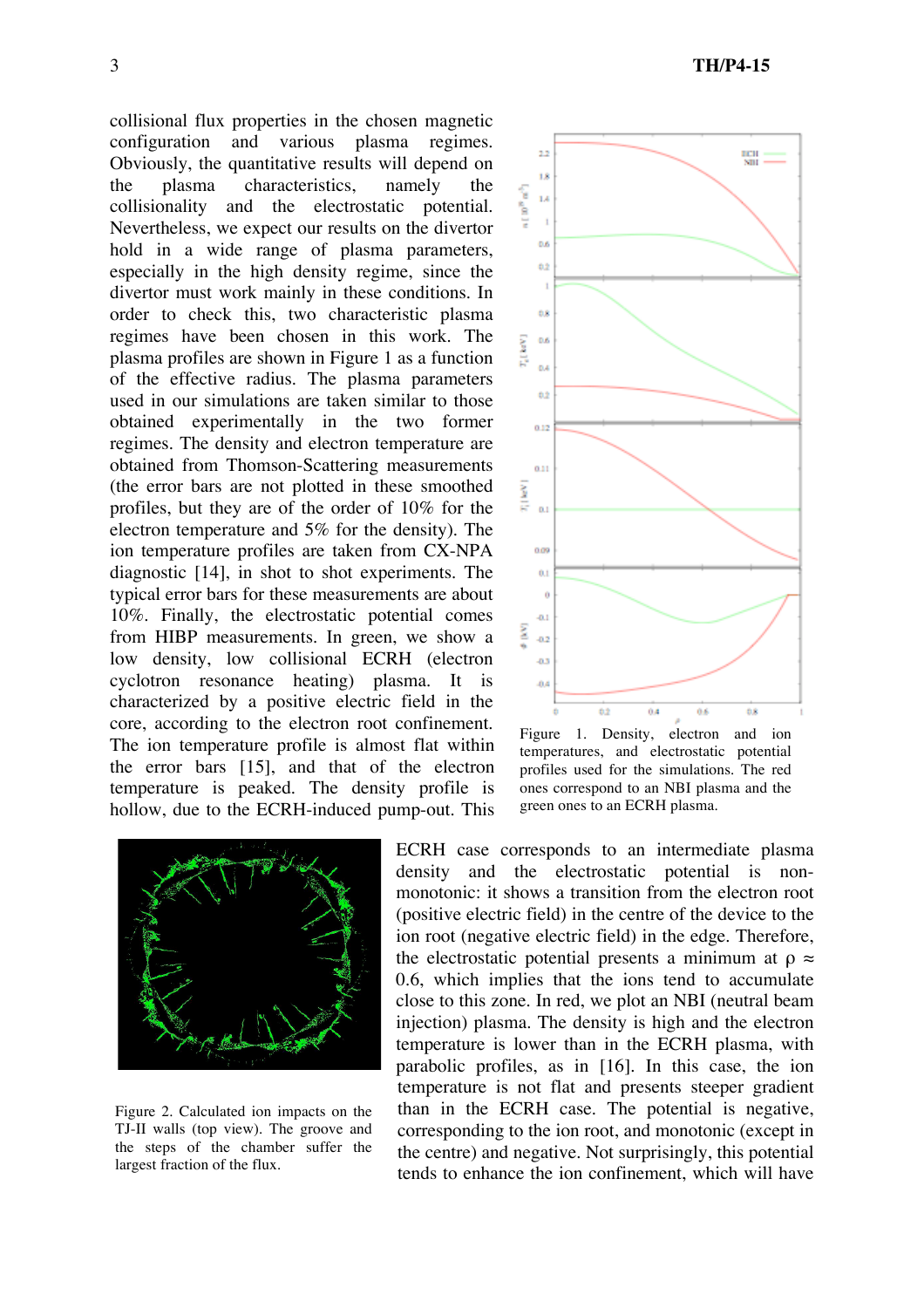strong consequences on the flux structure.

### **3. The plasma-wall interaction in TJ-II.**

The TJ-II vacuum chamber has a groove that surrounds the central conductor and intercepts some of the vacuum magnetic surfaces in most of the configurations, hence acting as a helical limiter that intersects the magnetic field lines and receives the particle and heat parallel fluxes. The groove is very close to he magnetic axis (about  $12 - 14$  cm, depending on the riuxes. The groove is very close to he magnetic axis (about  $12 - 14$  cm, depending on the configuration) and due to its position and to the  $\vec{B} \times \vec{\nabla}B$  drifts, it is the preferred zone for the groove. Since this element is physically close to the centre of the plasma, one should try to escaping particles to strike, as will be discussed in Section 5. All these facts make that TJ-II presents specific plasma-wall interaction issues. Figure 2 shows the impacts of particles on the TJ-II walls  $(10<sup>6</sup>$  particles have been considered), showing a large density of hits just on the diminish the fluxes on it by intersecting the particle trajectories far from that position.

Otherwise it is guaranteed that a large fraction of the recycled neutrals will return to the plasma and reach its inner part, with a strong impact on the confinement.

We have found several magnetic configurations suitable for the flux expansion divertor, since they have plasma zones where the flux expansion is large enough. The point is to find a position in which the efficiency of the divertor is maximum (i.e. intersects a large fraction of the heat and particle fluxes) and to try to make this requirement compatible with a low enough heat flux on the plates. No natural ergodic zones appear outside the LCFS in TJ-II. Therefore, a second phase of this work may imply the creation of this ergodic zone.

#### **4. Choice of Configurations.**

One of the main properties of TJ-II heliac is its flexibility: the plasma size and shape as well as the rotational transform can be modified by changing the



Figure 3. Toroidal cut of the magnetic surfaces of the chosen configuration together with the groove of the vacuum vessel. The arrows mark the distance from the magnetic axis.

currents that circulate by the two coils of the central conductor. The standard TJ-II configurations have a small separation between the plasma and the groove, and the flux expansion is rather low. These configurations have a value of the central rotational transform  $\epsilon = \frac{\ell}{2\pi} \approx 1.5$  or below. However, the high  $\epsilon$  (of order 2 and higher) configurations present numbers stand for the currents that circulate by the coils), shown in Figure 3, which belongs<br>to a family that presents a large flux expansion at given toroidal positions. This configuration larger clearance, more indented shape and, hence, larger flux expansion , which makes them more suitable for divertor requirements. We have chosen the configuration 100\_68\_91 (the numbers stand for the currents that circulate by the coils), shown in Figure 3, which belongs has some space available for divertor targets and pumping systems between the plasma and the vessel. This configuration, selected to evaluate the feasibility of a flux expansion divertor for TJ-II, presents average plasma minor radius a=0.2 m and rotational transform in the edge  $t = 1.825$ . Similarly to the majority of TJ-II magnetic configurations, a large fraction of the particle fluxes strike the groove in this one, as will be shown in Section 5. Therefore, the neutrals coming from the wall appear very close to the plasma centre, as it has been commented above. Besides the thermal ions, it is also very important to estimate the flux of fast ions coming from NBI that are not thermalised by the plasma. As we will see below, it is the groove again the preferred destination for such particles. Hence, the main goal of the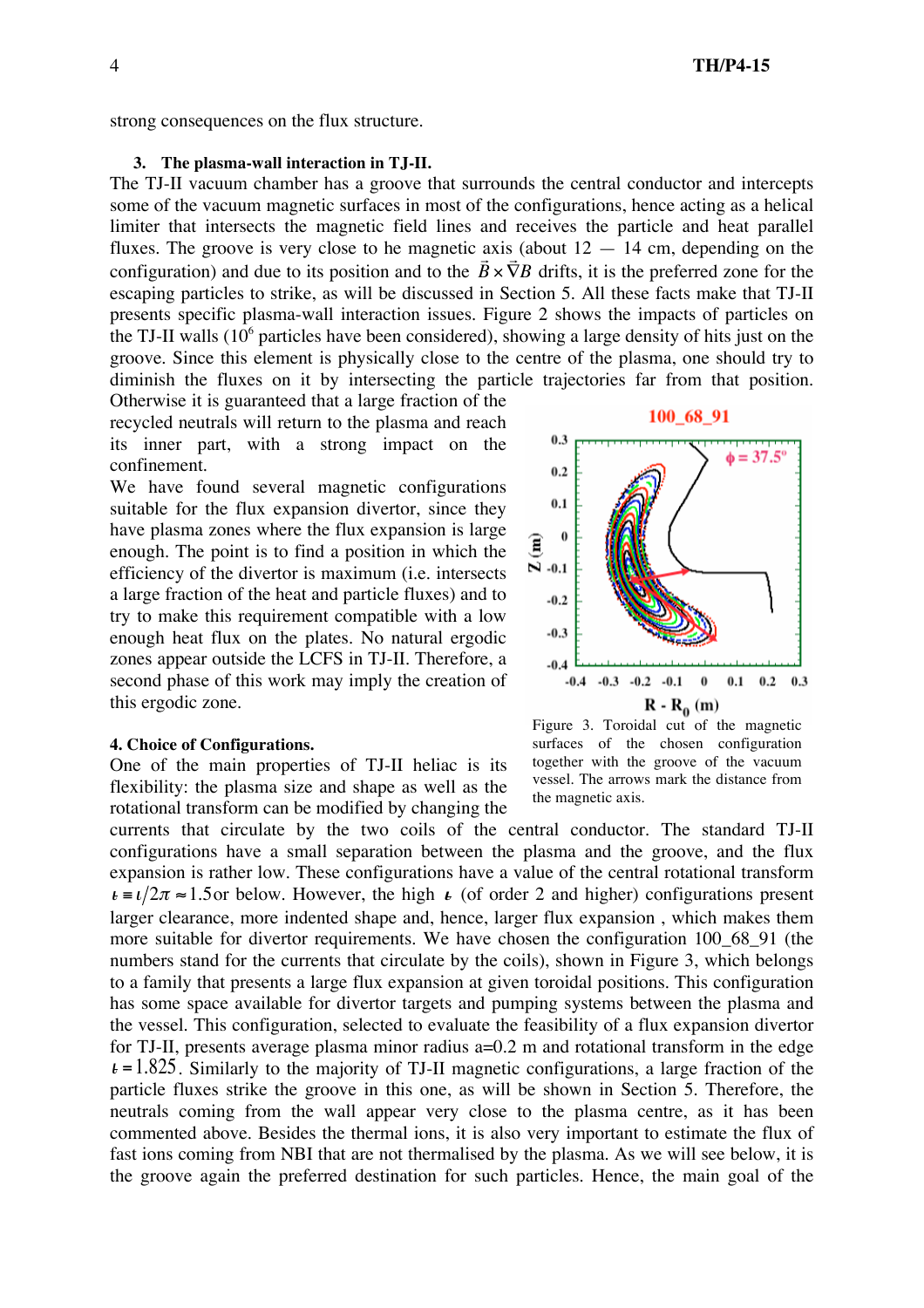divertor designed for TJ-II is to diminish as much as possible the fluxes that are directed to the groove. In this way the plasma-wall interaction would concentrate in a much more



Figure 4. Ensemble of plates located at maximum flux expansion along a toroidal period. The 0.9<ρ<1 corona is also plotted.



Figure 5. Proportion of ions intersected by the toroidally extended plate as a function of the angular position of the plate for the ECH plasma. The four toroidal plates cover a single period.

favourable region, far from the plasma centre.

It can be seen in Figure 3 that the distance from the magnetic axis to the groove is about 12 cm in this configuration, and only a thin layer of plasma of about 5 cm separates the edge and the plasma bulk (distance between the axis and the

LCFS at the groove poloidal position). Nevertheless, this layer is about 25 cm at the poloidal position that corresponds to one of the extremes of the plasma "bean". Therefore, if the plasma-wall interaction can be concentrated at the zone where the flux expansion is maximum (about a factor 5 higher), the particle flux onto the groove will be strongly reduced. The amount of neutrals that enter the plasma bulk will also decrease since the physical distance is multiplied by a factor 5, thus improving the plasma performance.

#### **5. Plate location and results.**

In order to search for the optimal position of the plates, we have performed a 3D

map of the ion flux on several magnetic surfaces and at different toroidal and poloidal angles using the code ISDEP and the plasmas presented in Section 2. Since TJ-II is a four-period device, our results are (statistically) identical in each period. Therefore, we will consider all of them in our calculations and show them averaged in the first period, hence multiplying by a factor 4 the statistics of our Monte Carlo code. This has been done by adding the values of the fluxes at equivalent toroidal angles. We have accomplished our task defining our plates as the locus of points (ρ, θ, φ) such that:

$$
\rho > \rho_0, \quad \frac{2\pi}{N_{\phi}} i < \phi < \frac{2\pi}{N_{\phi}} (i+1), \quad \frac{2\pi}{N_{\theta}} j < \theta < \frac{2\pi}{N_{\theta}} (j+1)
$$

By setting N<sub>0</sub>=16 (four intervals per period) and N<sub>0</sub>=32, we have 128 plates tangent to the magnetic surface defined in each period, corresponding to 512 different plates in TJ-II. An sketch of one ensemble is shown in Figure 4.

### **5.1 Thermal ions**

We follow a large number of ion trajectories and study the individual effect of each plate on the particle flux. More precisely, in Figure 4 we show, for the ECH plasma, the fraction of the trajectories that would be intercepted by each plate in the case that this were the only one in our device. Note that the contributions of two plates cannot be directly added, since they may partly shadow each other. Studying the structures that appear in the flux (see Figure 5) it is possible to infer the optimum positions where a plate can be more effective. We will be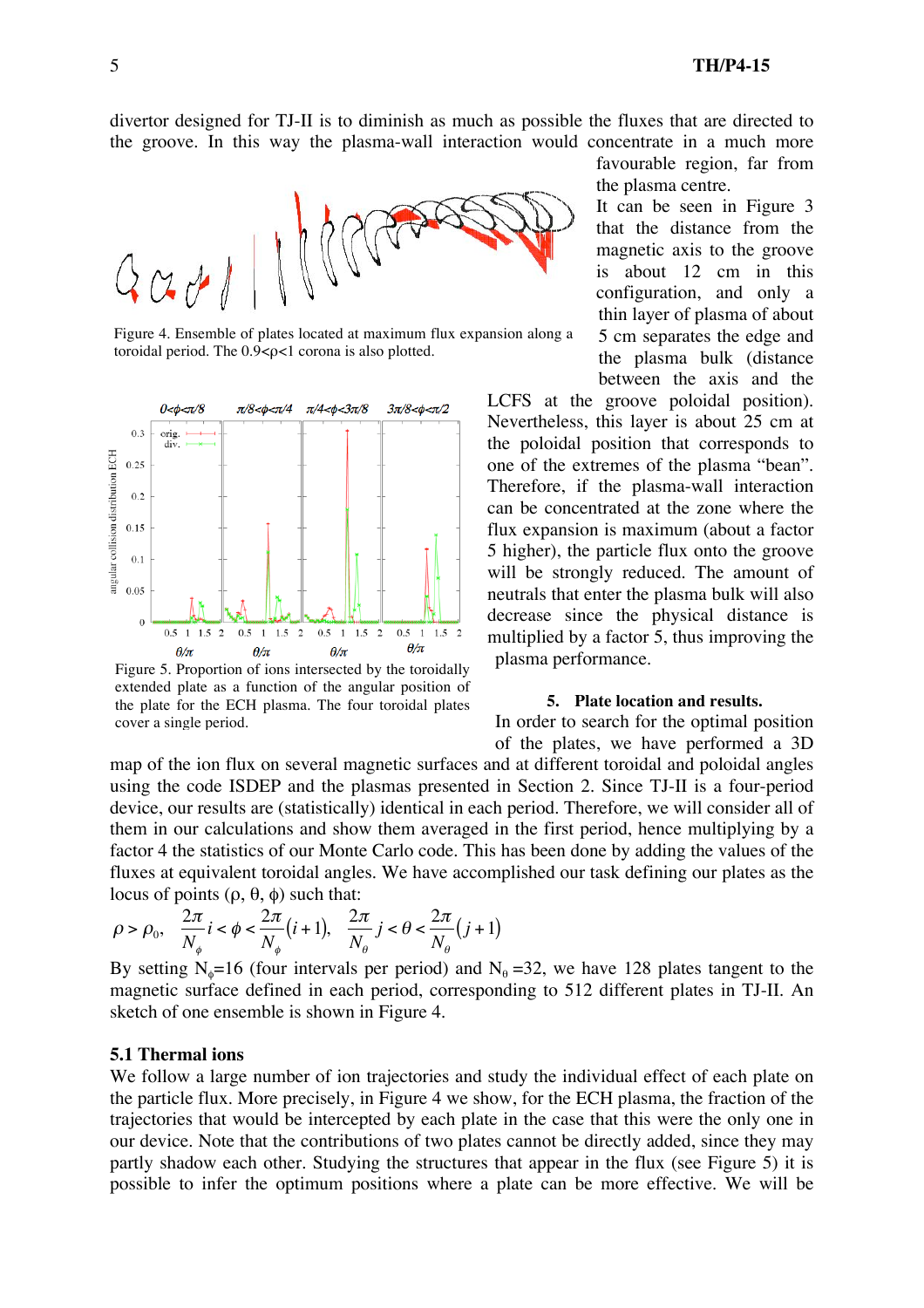interested in plates in the outer region of the plasma, where  $\rho > 1.0$ , for an acceptable interaction of the plate with the hot plasma. In such radial positions, the plates defined by  $\theta \approx 3\pi/2$  for  $\pi/4 < \phi < 3\pi/8$  and  $3\pi/8 < \phi < 2$  look promising, since 10% of all the particles



Figure 6. Same as Figure 5 for the NBI plasma.

operation represent around 60% of the collisions with the vacuum chamber. The effect of our

plates is to diminish this quantity so that it is around 35%, about half the proportion existing before. New peaks appear, corresponding to the location of our plates, which means that a great part of the plasmawall interaction is concentrated there.

In the NBI case, the radial electric field clearly improves the confinement, especially in the plasma edge. One of the consequences is that each ion has more probability of being intercepted by each plate, since it performs more toroidal turns around TJ-II before

leaving the plasma. The proportion of the total trajectories that are intercepted is about

would be intercepted by each of them. Considering the mirror images of these plates in the other three periods (although, as we know, their contributions do not simply add up), one could expect to concentrate a great proportion of the plasma-wall interaction on these plates. Note that our choice is not the optimal on intercepting particles, but it is the best that makes it far from the groove. In this case, our plates intercept about half the particles that escape from the plasma, including ions that end their trajectories in the groove and ions that do not. The high original peaks correspond to collisions with the groove, which in usual



Figure 7. Escape points of thermal (red) and fast (green) ions in TJ-II (the distances are in m).

63%. Nevertheless, from about 50% of ions colliding with the groove, this amount get reduced to about 35%. Our former proposal for the plate position still seems one of the best possible, as can be seen in Figure 6. These are good news, since one would desire a divertor design valid for a wide range of plasma parameters. Looking at Figures 5 and 6, our first tentative design will be plates located at  $\rho > 1.0$ ,  $11\pi/8 < \theta < 23\pi/16$  along the whole toroidal angle. This configuration is plotted in Figure 5.

### **5.2 Fast ions**

Beyond the effect of thermal ions, it is mandatory to consider the trajectories of fast ions that come from NBI to evaluate the extra flux provided by theses particles. The dynamics of NBI ions is important since there can be a lot of particles that escape from the plasma and transport a large momentum to the vacuum chamber. The Monte Carlo Fafner code, which was adapted to TJ-II geometry [17], has been used to estimate the birth points of such fast ions together with their velocities. The trajectories of these ions have been followed up to the walls using ISDEP and considering again the collisions with the background plasma and the effect of the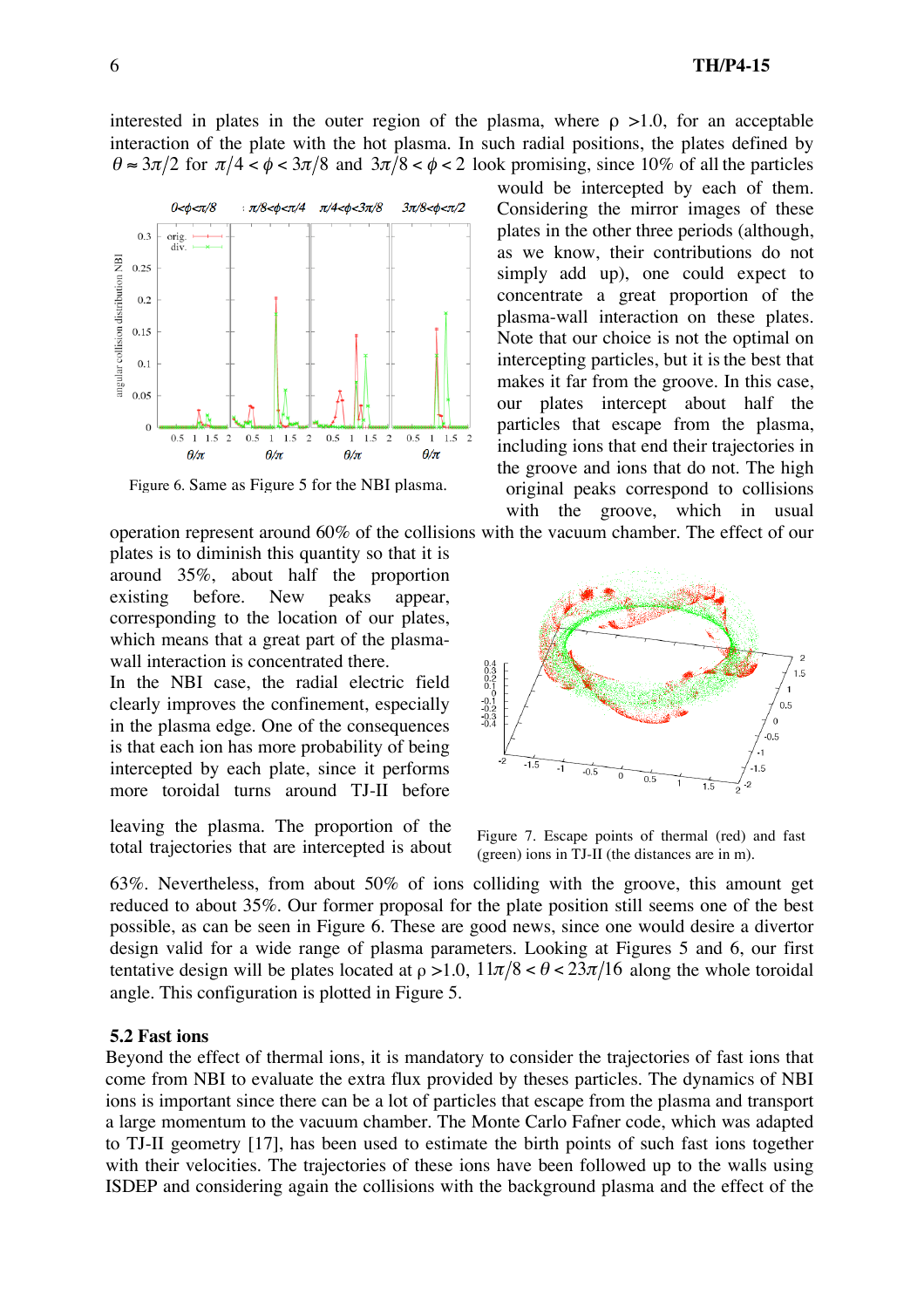electrostatic potential. Figure 8 shows the escaping points of thermal (red) and fast ions (green) and the tendency of the latter to escape to the groove is even more pronounced than in (green) and the tendency of the fatter to escape to the groove is even more pronounced than in<br>the thermal ones. This is not surprising since these trajectories are due to the  $\vec{B} \times \vec{\nabla}B$  drift, which is larger for higher energy ions.

particles escape to the groove before considering the plates, which is reduced to 25% when the The distribution of fast ion fluxes with and without divertor is seen in Figure 11. The position of the former plates happens to be appropriated also for the fast ions. A fraction of 90% plates are located intersecting the trajectories.

# **6. Preliminary experimental results.**

The theoretical studies performed with ISDEP must be validated with experiments that show that, in fact, the 3D flux map calculated is in agreement with the experimental measurements. Preliminary measurements performed by Langmuir probes [18] present different ion saturation current  $(I<sub>s</sub>)$  profiles at different toroidal and poloidal positions (See figure 10), in agreement with the calculations performed with ISDEP: the higher  $I_s$  appears for the probe close to the "bean" of the plasma, in comparison with the probe inserted by convex zone of the magnetic surfaces. And this happens in the low and high density cases. The same preliminary agreement is found with the measurements performed by bolometer and Soft X Ray detector arrays [19]. Further experimental measurements in different plasma conditions and magnetic configurations will be performed with the above cited systems together with a visible camera and the probes inserted in the two poloidal limiters, which are located at different toroidal and poloidal positions of TJ-II. The experimental methods used in previous works that explored the possibility of developing an island divertor in TJ-II [20] will be also very useful in our exploration.  $0<\phi<\pi/8$ π/8 < φ < π/4 π/4 < φ < 3π/8  $3\pi/8 < \phi < \pi/2$ 

# **7. Conclusions and future work.**

The feasibility of flux expansion divertor concept is being investigated in TJ-II. We have found a promising family of configurations that present large flux expansion, which are characterized by having a very indented plasma shape and for a high rotational transform value (above 1.8). The three-dimensional particle collisional flux maps are characterized by their strong poloidal and toroidal asymmetries, showing a high value in the



poloidal position corresponding to one of the extremes of the "bean". The same can be said for the fast ions coming from NBI. This particular characteristic of TJ-II ensures that locating the divertor plates close to the position where these fluxes are maximum will ensure that the particle and heat fluxes onto the groove of the vacuum chamber are strongly diminished.

This kind of magnetic configurations has the property that the flux expansion is maximum in a region where the main part of the particle flux that goes onto the groove passes through. Therefore, one may minimize at the same time the flux onto the groove and onto the plates. Due to the TJ-II configuration characteristics, this effect is beneficial because we move the main plasma wall interaction to a zone much farther from the plasma core: the physical distance is enhanced by a factor 5. The beneficial effect of the divertor is larger in the NBI regime despite of the fact that this case presents a shorter mean free path, because the structure of electrostatic potential ensures that a large fraction of particles is intercepted. Regarding the fast ion coming from NBI, their direct losses are mainly towards the groove,